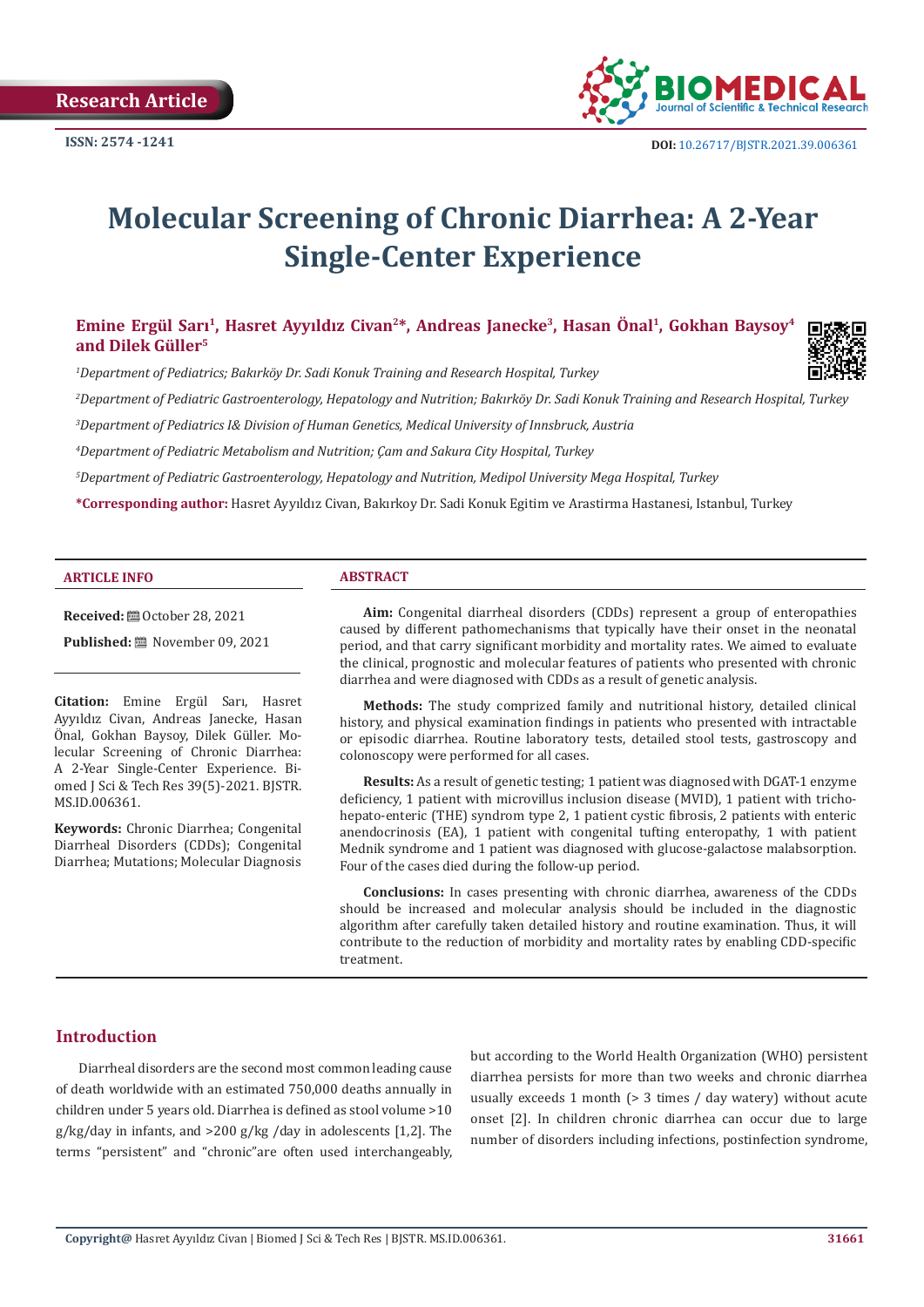diet related factors (allergy or intolerance), inflammatory bowel disease, malabsorption, cystic fibrosis, immune deficiencies and congenital diarrheal disorders (CDDs) [3]. Moreover, numerous etiologies, overlapping symptoms, and similar clinical presentations make the diagnosis and management of the disease difficult. Therefore, detailed medical history and physical examination findings are crucial in the evaluation of cases [4]. CDDs are rare, mostly autosomal recessive inherited enteropathies that typically early onset with varying severity and prognostic features [5]. In the etiology of CDDs which are associated with high risk of mortality and morbidity; Over 30 CDD disordes and 35 responsible genes have been identified that cause defects in nutrients and electrolytes digestion, absorption, enterocyte structures, intestinal immunerelated homeostasis and enteroendocrine cell development [6]. Thus, molecular based diagnosis is required and clearly plays a key role in the CDD diagnosis. Therefore, we aimed to evaluate the clinical, prognostic and molecular features of patients who were presented with chronic diarrhea and diagnosed with CDDs as a result of genetic analysis [7].

# **Materials and Methods**

This study was performed with the Institutional Review Board protocol approval date 18/02/2019 and number 2019/13 in Istanbul Dr. Sadi Konuk Training and Research Hospital, Department of Pediatric Gastroenterology, Hepatology and Nutrition, between 01/06/2017 to 01/06/2019. A total number of 9 patients (5 girl - 4 boy), who were presented with dehydration, severe diarrhea, weight loss for more than 4 weeks and diagnosed with CDDs, evaluated retrospectively. During the application, detailed clinical history was taken for the primary diagnostic assessment in cases. The information including demogrophic data, disease onset time, nutritional history, consanguinity, family atopy, asthma, eczema history, death of another brother or sister, presence of similar disease in family, maternal history of polyhydroamniosis, history of

| <b>Table 1: CFTR Mutations identified in patients.</b> |  |  |  |  |
|--------------------------------------------------------|--|--|--|--|
|--------------------------------------------------------|--|--|--|--|

stool loose in the first 24 hours, mucus and blood content in gaita, stool volume and frequency, vomiting, and recurrent lung infection were questioned in interviews with the parents.

In the physical examination of the patients, abdominal distention, perianal hyperemia, rash, pretibial edema, severe gland dermatitis, skin dryness, signs of rickets, ADEK vitamin deficiency, and other syndromic findings were evaluated. Detailed biochemical analysis, complete blood count, ESR, and allergy panel were analysed in all cases. Where necessary, celiac antibodies, skin prick test and sweat test were examined. In addition to detailed morphological and microscopic assessment in stool, bacteriological evaluation was performed by gaita culture. Genetic examination was performed in pateints who could not be diagnosed as a result of detailed clinical history, routine laboratory tests, gastroscopy, colonoscopy, and histopathological evaluation. Blood cell count analysis was performed on patients' venous blood samples. Haematological parameters were analyzed using a hematology analyzer (Cell-Dyne 3700, Abbott, Abbott Park, IL, USA). Biochemical analysis performed from serum samples by electrochemiluminescence immunoassay on Beckman Coulter Unicel DXI 800 analyzer. CDDs-related mutations were examined with the help of real-time Polymerase Chain Reaction (PCR) technique through genomic DNA isolated from the patients' peripheral blood.

### **Results**

The mean age of 9 CDD-patients (5 female and 4 male) included in our study was 19 months (Ranged = 1-84). The oral intake was stopped in 6 patients who applied with watery diarrhea and followed up for 24 hours. Three of the patients were diagnosed with osmotic diarrhea that stopped with fasting, and 3 patients were diagnosed with secretory diarrhea which continued with fasting. In addition, 3 patients applied with fatty stool diarrhea and diagnosed with osmotic diarrhea due to the high steatocrit (Table 1).

| N <sub>o</sub> | Gender | <b>Age Onset</b> | Consanguinity            | <b>Stool</b> | Histopathology | <b>Mutation</b> |
|----------------|--------|------------------|--------------------------|--------------|----------------|-----------------|
|                | Female | 1 month          |                          | Secretory    | Normal         | MY05B           |
| 2              | Male   | 1 month          | $\overline{\phantom{a}}$ | Secretory    | Normal         | EpCAM           |
| 3              | Female | 1 month          | $\ddot{}$                | Osmotic      | Normal         | DGAT-1          |
| 4              | Female | 1 month          | $\ddot{}$                | Osmotic      | Normal         | SLC51A          |
| 5              | Female | 1 month          | $\ddot{}$                | Osmotic      | Normal         | Neurogenin-3    |
| 6              | Male   | 1 month          | $\ddot{}$                | Osmotic      | Normal         | Neurogenin-3    |
|                | Male   | 1 month          | $\ddot{}$                | Osmotic      | Normal         | <b>CFTR</b>     |
| 8              | Female | 1 month          | $\ddot{}$                | Secretory    | Normal         | SKIV2L          |
| 9              | Male   | 1 month          |                          | Secretory    | Normal         | AP1S1           |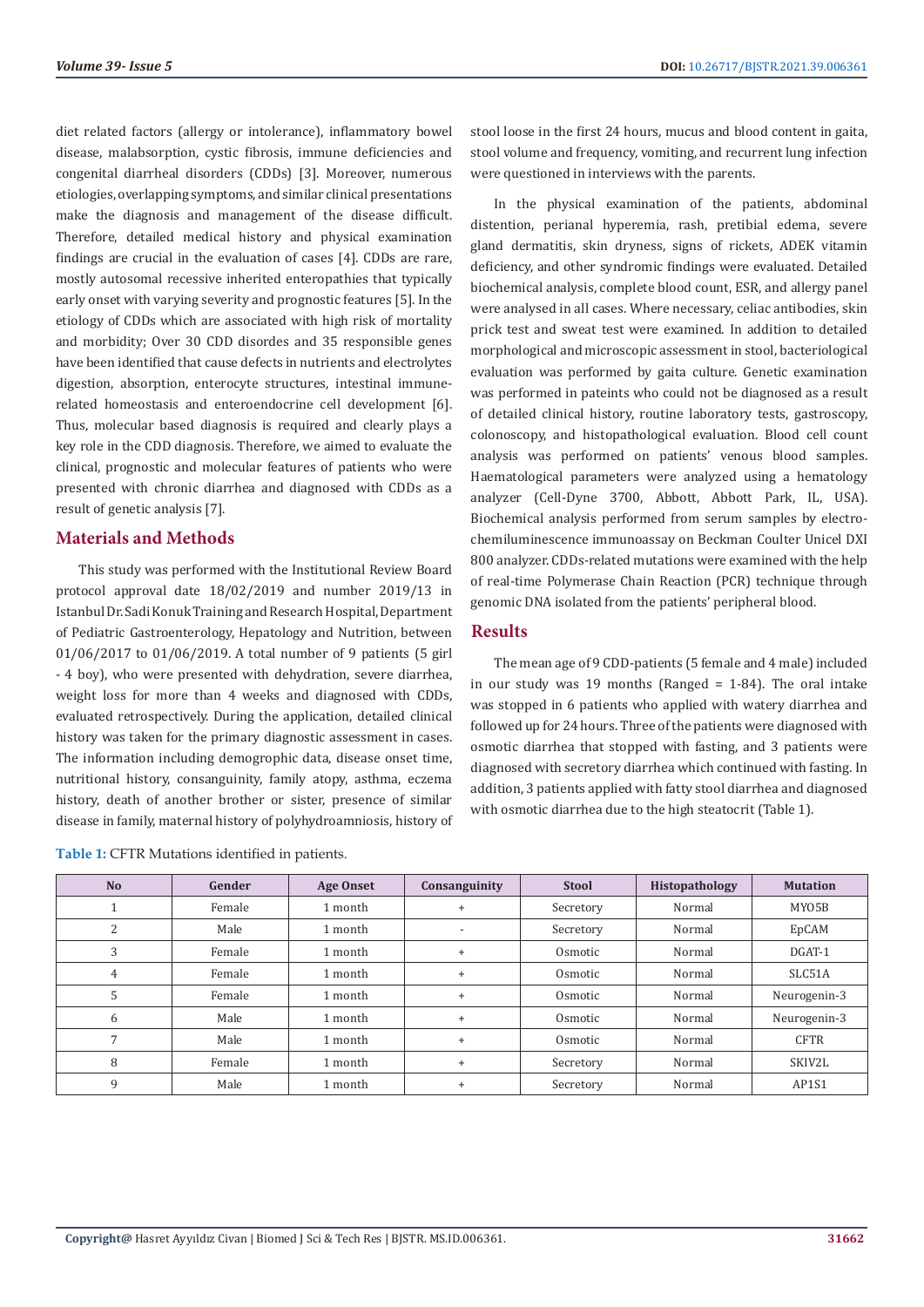#### **Case 1**

First patient was presented with secretory diarrhea. Family history revealed consanguineous parents and death of MVIDdiagnosed brother. There was no oral intake and no response to formula feeding. Thus, parenteral nutrition (PN) was maintained. Genetic examination revealed a homozygous mutation in MYO5B gene and patient diagnosed with MVID. She died due to sepsis at the age of 5-months.

### **Case 2**

Second patient was also presented with secretory diarrhea which continued with fasting and without response to formula feeding. He has a history of death brother due to the CDD-like disease but there was no consanguinity among the parents. The patient has poor anthropometric status. Additionally, histopathological findings in gastroscopy and colonoscopy were normal. Genetic analysis identified a homozygous mutation in the EPCAM gene and patient diagnosed with congenital tufting enteropathy. He continuous on TPN administration and oral table food, while awaiting bowel transplant.

# **Case 3**

She was presented with peripheral edema and osmotic fatty diarrhea which stopped with fasting. Family history revealed consanguinity in parents. Gastroscopic and colonoscopic examination showed no abnormal finding. There was low plasma lipid level, lymphopenia, fecal alpha 1 antitrypsin, increased steatocrit and normal fecal elastase levels in routine examinations. Genetic analysis revealed a homozygous mutation in DGAT-1 gene and patient diagnosed with DGAT-1 enzyme deficiency. She still maintains her treatment with low-fat diet + high MCT and high protein table foods.

### **Case 4**

A 7-years-old girl presented with distention and episodes of diarrhea which onset and maintained since the first days of her life. There was no response to regular formula regimens, which was started as a results of positive reducing substance in stool (Ph=4). Genetic analysis identified a homozygous SCL5A1 mutation, and she was diagnosed with glucose-galactose malabsorption. The patient is being followed up with administration of lactose-free milk, glucose-poor and fructose-based diet.

### **Case 5 and 6**

Our 5th and 6th cases are brother and sister born to consanguineous parents. They were presented with watery diarrhea onset in early infancy which stopped with fasting. Gastroscopic and colonoscopic examination findings were normal. Molecular analysis revealed homozygous mutation in the Neurogenin-3 gene,

and they were both diagnosed with EA. Since both of the patients are TPN dependent, their hospitalization continues.

## **Case 7**

Our 7<sup>th</sup> case was presented with osmotic fatty diarrhea which stopped with fasting. During postnatal 4th month he was under the birth weight. Family history revealed consanguinity in parents. In routine examinations steatocrit was positive and fecal elastase was < 100 mg/g. Molecular genetic analysis has identified homozygous mutations in the CFTR gene and he was diagnosed with Cystic fibrosis. Although PERT (pancreatic enzyme replacement therapy), ADEK vitamin supplementation, pulmozym, pulmonary rehabilitation support and hypercaloric formula regimens was started, he died due to sepsis.

# **Case 8**

Our 8th case was presented with hair anomalies, facial dysmorphism, hepatomegaly, cholestasis and failure to thrive. She was also born to consanguineous parents. Gastroscopic and colonoscopic examination showed no abnormal finding. Genetic examination revealed a homozygous mutation in SKIV2L gene and patient diagnosed with THE syndrom type 2. She died due to sepsis.

### **Case 9**

Our last case presented with secretory diarrhea, ichthyosis, and weight loss. Family history revealed consanguinity in parents. There was no response to variety of formula regimens. Genetic analysis identified AP1S1 mutation, and he was diagnosed with Mednik syndrome. He received TPN administration but died due to sepsis.

# **Discussion**

CDDs are severe and rare group of life-threatening enteropathy with high mortality.5 Supportively Ye et al. screened 137 CDDschildren with an average symptom onset age of 28 days; they reported successful rate of molecular analyzes as 64.2% (88/137) and the overall mortality rate was 14.6%. In recent years, an increasing number of new genomes associated with CDDs have been identified. In addition, according to the classification suggested by Berni Canani published in 2010, CDDs are grouped in 4 categories considering the type of defect; the first group includes digestive-absorption defects and nutrient-electrolyte transport defects. Glucosegalactose malabsorption (SLC5A1 gene) and cystic fibrosis (CFTR gene) are defined in this group [8]. Glucose-galactose malabsorption is an extremely rare disorder in enterositis, which occurs with sodium-coupled transport defect of glucose and galactose. It is an autosomal recessive (OR) inherited disorder caused by mutation in SLC5A1, which is the Na<sup>+</sup>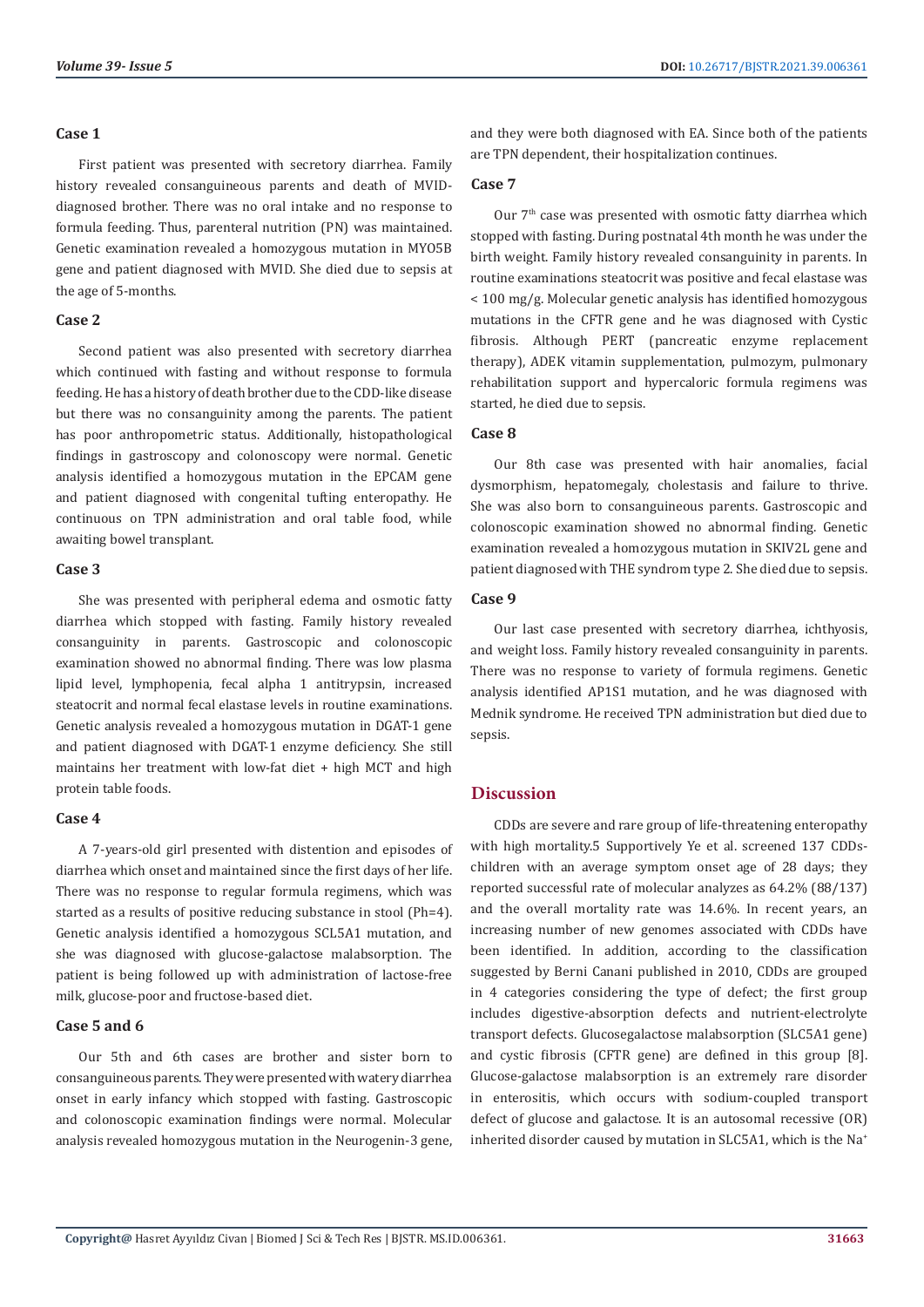/ glucose cotransporter gene. In a study, Anderson et al. revealed no abnormal findings by routine laboratory, imaging, endoscopy and histopathological evaluation in a patient at the age of 37-days who presented with weight loss, hyperbilirubinemia, metabolic acidosis and congenital diarrhea. However, in molecular analysis, a homozygous SLC5A1 mutation has reported [9]. Similarly, in our 4th case; a 7-years-old girl presented with episodes of diarrhea which onset in the first days of her life. Genetic analysis identified a homozygous SCL5A1 mutation, and she was diagnosed with glucose-galactose malabsorption. She is being followed up with administration of lactose-free milk, glucose-poor and fructosebased diet.

Disorders in CDD classification group 2 include differentiation and polarization defects of enterocytes; MVID (MYO5B gene), congenital tufting enteropathy (EpCAM gene) and syndromic diarrhea are defined in this group [8]. MVID is a rare OR inherited disease which can cause severe congenital diarrhea with high morbidity and mortality. Sadiq et al. reported a 17-day-old, female infant presented with severe diarrhea with unknown etiology, metabolic derangements and failure to thrive; despite detailed stool examination, abdominal usg, duodenal biopsy and flexible sigmoidoscopy examinations, researchers failed to diagnose. Even though researchers tried various treatment and formula regimens, none of them was effective to stop diarrhea. Finally, by applying molecular methods, homozygous MYO5B gene mutation was detected in the patient, and she was diagnosed with MVID. As the bowel transplantation is only treatment method reached consensus for MVID; it was reported that patient was maintained on TPN while awaiting bowel transplant [10]. Similarly in our first case presented with secretory diarrhea; she had history of consanguinity in parents and death of MVID-diagnosed brother. Genetic examination revealed a homozygous mutation in MYO5B gene and patient diagnosed with MVID. But she died due to sepsis at the age of 5-months. Similarly, congenital tufting enteropathy (CTE) formed by OR inherited EpCAM gene mutation; causes severe diarrhea in the infant as a result of villous and epithelial tufts changes [11]. Kahvecioğlu et al. reported no abnormal findings on routine evaluation in a patient presented with watery diarrhea (10 times a day) in postnatal 4th day. Researchers noted a history of death brother and consanguinity in parents. They started phosphorus supplementation on admission, but patient died due to cardiac arrest on the postnatal  $35<sup>th</sup>$  day. The patient was diagnosed with CTE as a result of postmortem histopathological evaluations [12]. Consistently in our study, our second case, who had a history of death brother due to the CDD-like disease, was also presented with secretory diarrhea. Genetic analysis identified a homozygous mutation in the EPCAM gene, and he diagnosed with CTE. He continuous on TPN administration and oral table food, while awaiting bowel transplant.

Syndromic diarrhea or tricho-hepato-enteric (THE) syndrome is caused by mutations in the SKIV2L and TTC37 genes. Patients are presented with severe diarrhea in addition to the characteristic phenotype [13]. Vardi et al. reported a 4-month-old girl with congenital diarrhea, failure to thrive and history of consanguinity in parents; Researchers confirmed SKIV2L gene mutation as a result of molecular analysis [14]. In accordance with published data, our 8th case was presented with hair anomalies, facial dysmorphism, hepatomegaly, cholestasis and failure to thrive. She was also born to consanguineous parents. Genetic examination revealed a homozygous mutation in SKIV2L gene. She died due to sepsis. Disorders in CDD classification group 3 include differentiation and function defects of enteroendocrine cells; enteric anendocrinosis (EA) or congenital malabsorptive diarrhea (NEUROG3 gene) are defined in this group. In addition, the last CDD classification group includes dysregulation in intestinal immune responses [8] OR inherited Neurogenin-3 (NEUROG3) gene mutation results in EA characterized by severe malabsorptive diarrhea and intestinal enteroendocrine cell deficiency. German-diaz et al. reported Neurogenin-3 mutation in an 11-day-old boy presenting with severe dehydration, metabolic acidosis and severe watery diarrhea. At the end of the follow-up period, he was 16 years old and reported to continue TPN once a day alongside gluten free regular home diet [15]. Similarly, our  $5<sup>th</sup>$  and  $6<sup>th</sup>$  cases were presented with watery diarrhea onset in early infancy. Molecular analysis revealed homozygous mutation in the Neurogenin-3 gene, and they were both diagnosed with EA. Since both of the patients are TPN dependent, their hospitalization continues.

DGAT1 and DGAT2 (diacylglycerol acyltransferase) catalyze triglyceride biosynthesis and OR mutations causing DGAT1 functional loss result in severe diarrhea and protein-losing enteropathy [16]. Ratchford et al. identified a homozygous DGAT1 mutation in a 7-month-old girl presented with severe diarrhea. TPN was started and changed to a low-fat diet of table foods by 13 months of age. At the end of the study, researchers reported normal values of D vitamin, calcium, IgG, albumin and TG [17]. She was presented with peripheral edema and osmotic fatty diarrhea which stopped with fasting. Family history revealed consanguinity in parents. Gastroscopic and colonoscopic examination showed no abnormal finding. There was low plasma lipid level, lymphopenia, fecal alpha 1 antitrypsin, increased steatocrit and normal fecal elastase levels in routine examinations. Genetic analysis revealed a homozygous mutation in DGAT-1 gene and patient diagnosed with DGAT-1 enzyme deficiency. She still maintains her treatment with low-fat diet + high MCT and high protein table foods. Consistently, our 3th case was presented with osmotic fatty diarrhea which stopped with fasting. Genetic analysis revealed a homozygous mutation in DGAT-1 gene. She still maintains her treatment with low-fat diet + high MCT and high protein table foods.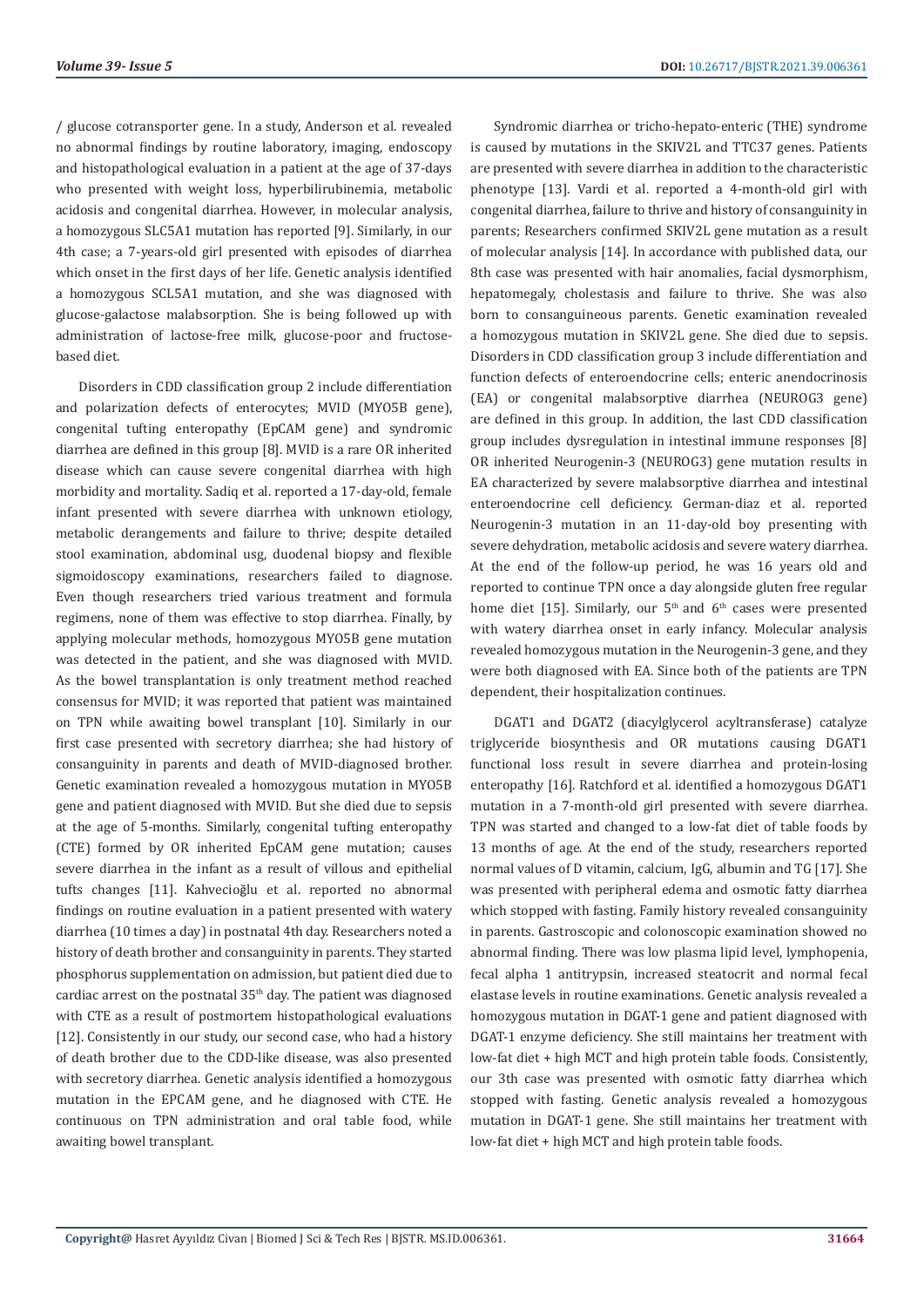MEDNİK syndrome is caused by OR inherited mutation in the AP1S1gene [18]. Incecik et al. reported a 10-year-old girl presented with diarrhea, ichthyosis, and sensorineural deafness. Her family history revealed consanguinity in parents and genetic analysis identified a homozygous mutation in AP1S1gene. Researchers started zinc sulphate during follow-up period [19]. Similarly, in our last case presented with secretory diarrhea, ichthyosis, and weight loss. Family history revealed consanguinity in parents. Genetic analysis identified AP1S1 mutation. He received TPN administration but died due to sepsis.

### **Conclusion**

In conclusion, although chronic diarrheal diseases may present overlapping symptoms, CDDs are closely associated with poor prognosis and high mortality. Therefore, in cases presenting with chronic diarrhea, awareness of the CDDs should be increased and molecular analysis should be included in the diagnostic algorithm after carefully taken detailed history and routine examination. Thus, it will contribute to the reduction of morbidity and mortality rates by enabling CDD-specific treatment.

# **Conflict of Interest**

No conflict of interest with any institution/organization.

#### **References**

- 1. [Kehar, Mohit \(2016\) Chronic diarrhea in children. Gastroenterology](https://www.oatext.com/pdf/GHE-1-110.pdf)  [Hepatology Endoscopy: 40-43.](https://www.oatext.com/pdf/GHE-1-110.pdf)
- 2. (2013) World Health Organization: Diarrhoeal disease.
- 3. Giannattasio, Antonietta; Guarino, Alfredo, Vecchio, et al. (2016) Management of children with prolonged diarrhea. F1000Researc 5.
- 4. Gonzá[lez Corona, Enrique Antonio \(2017\) Acute, prolonged and](https://www.medigraphic.com/cgi-bin/new/resumenI.cgi?IDARTICULO=74993)  [persistent diarrhea in children and its difference with chronic diarrhea.](https://www.medigraphic.com/cgi-bin/new/resumenI.cgi?IDARTICULO=74993)  [MediSan 21\(09\): 2047-2060.](https://www.medigraphic.com/cgi-bin/new/resumenI.cgi?IDARTICULO=74993)
- 5. [Roberto Berni Canani, Giuseppe Castaldo, Rosa Bacchetta, Mart](https://pubmed.ncbi.nlm.nih.gov/25782092/)ín G Martí[n, Olivier Goulet \(2015\) Congenital diarrhoeal disorders: advances](https://pubmed.ncbi.nlm.nih.gov/25782092/)  [in this evolving web of inherited enteropathies. Nature Reviews](https://pubmed.ncbi.nlm.nih.gov/25782092/)  [Gastroenterology & Hepatology 12\(5\): 293-302.](https://pubmed.ncbi.nlm.nih.gov/25782092/)
- 6. [Vincenza Pezzella, Giusi Grimaldi, Mariateresa Russo, Serena Mazza,](https://www.infona.pl/resource/bwmeta1.element.springer-doi-10_1007-S40124-017-0136-5)  [Domenica Francesca Mariniello, et al. \(2017\) New insights and](https://www.infona.pl/resource/bwmeta1.element.springer-doi-10_1007-S40124-017-0136-5)  [perspectives in congenital diarrheal disorders. Current Pediatrics](https://www.infona.pl/resource/bwmeta1.element.springer-doi-10_1007-S40124-017-0136-5)  [Reports 5\(3\): 156-166.](https://www.infona.pl/resource/bwmeta1.element.springer-doi-10_1007-S40124-017-0136-5)
- 7. [Ziqing Ye, Ying Huang, Cuifang Zheng, Yuhuan Wang, Junping Lu, et](https://pubmed.ncbi.nlm.nih.gov/30894704/)  [al. \(2019\) Clinical and genetic spectrum of children with congenital](https://pubmed.ncbi.nlm.nih.gov/30894704/)  [diarrhea and enteropathy in China. Genetics in Medicine 21\(10\): 2224-](https://pubmed.ncbi.nlm.nih.gov/30894704/) [2230.](https://pubmed.ncbi.nlm.nih.gov/30894704/)
- 8. [Berni Canani R, Terrin G, Cardillo G, Tomaiuolo R, Castaldo G \(2010\)](https://pubmed.ncbi.nlm.nih.gov/20216094/) [Congenital diarrheal disorders: improved understanding of gene defects](https://pubmed.ncbi.nlm.nih.gov/20216094/) [is leading to advances in intestinal physiology and clinical management.](https://pubmed.ncbi.nlm.nih.gov/20216094/) [J Pediatr Gastroenterol Nutr 50: 360-366.](https://pubmed.ncbi.nlm.nih.gov/20216094/)
- 9. [Sharon Anderson, Soula Koniaris, Baozhong Xin, Susan Sklower Brooks](https://pubmed.ncbi.nlm.nih.gov/28283348/) [\(2017\) Congenital glucose–galactose malabsorption: a case report.](https://pubmed.ncbi.nlm.nih.gov/28283348/) [Journal of Pediatric Health Care 31\(4\): 506-510.](https://pubmed.ncbi.nlm.nih.gov/28283348/)
- 10. [Mehrin Sadiq, Omer Choudry, Arun K Kashyap, Danitza M Velazquez](https://pubmed.ncbi.nlm.nih.gov/31559144/) [\(2019\) Congenital diarrhea in a newborn infant: A case report. World](https://pubmed.ncbi.nlm.nih.gov/31559144/) [Journal of Clinical Pediatrics 8\(3\): 43.](https://pubmed.ncbi.nlm.nih.gov/31559144/)
- 11. [Philip A Kozan, Matthew D McGeough, Carla A Peña, James L Mueller,](https://pubmed.ncbi.nlm.nih.gov/25482158/) [Kim E Barrett, et al. \(2015\) Mutation of EpCAM leads to intestinal](https://pubmed.ncbi.nlm.nih.gov/25482158/) [barrier and ion transport dysfunction. Journal of molecular medicine](https://pubmed.ncbi.nlm.nih.gov/25482158/) [93\(5\): 535-545.](https://pubmed.ncbi.nlm.nih.gov/25482158/)
- 12. Dilek Kahvecioğlu, Duran Yıldız, Atilla Kılıç[, Banu İnce-Alkan,](https://pubmed.ncbi.nlm.nih.gov/25818968/) Ömer [Erdeve, et al. \(2014\) A rare cause of congenital diarrhea in a Turkish](https://pubmed.ncbi.nlm.nih.gov/25818968/) [newborn: tufting enteropathy. Turk J Pediatr 56\(4\): 440-443.](https://pubmed.ncbi.nlm.nih.gov/25818968/)
- 13. [Alexandre Fabre, Patrice Bourgeois, Marie-Edith Coste, C](https://www.ncbi.nlm.nih.gov/pmc/articles/PMC5608923/https:/www.ncbi.nlm.nih.gov/pmc/articles/PMC5608923/)éline Roman, [Vincent Barlogis, et al. \(2017\) Management of syndromic diarrhea/](https://www.ncbi.nlm.nih.gov/pmc/articles/PMC5608923/https:/www.ncbi.nlm.nih.gov/pmc/articles/PMC5608923/) [tricho-hepato-enteric syndrome: a review of the literature. Intractable](https://www.ncbi.nlm.nih.gov/pmc/articles/PMC5608923/https:/www.ncbi.nlm.nih.gov/pmc/articles/PMC5608923/) [& rare diseases research.](https://www.ncbi.nlm.nih.gov/pmc/articles/PMC5608923/https:/www.ncbi.nlm.nih.gov/pmc/articles/PMC5608923/)
- 14. [Iddo Vardi, Ortal Bare, Michal Sperber, Michael Schvimer, Moran](https://pubmed.ncbi.nlm.nih.gov/29484573/) [Nunberg, et al. \(2018\) Genetic and structural analysis of a SKIV2L](https://pubmed.ncbi.nlm.nih.gov/29484573/) [mutation causing tricho-hepato-enteric syndrome. Digestive diseases](https://pubmed.ncbi.nlm.nih.gov/29484573/) [and sciences 63\(5\): 1192-1199.](https://pubmed.ncbi.nlm.nih.gov/29484573/)
- 15. Marta Germán-Dí[az, Yolanda Rodriguez-Gil, Jaime Cruz-Rojo, Fabienne](https://pubmed.ncbi.nlm.nih.gov/28724572/) [Charbit-Henrion, Nadine Cerf-Bensussan, et al. \(2017\) A new case of](https://pubmed.ncbi.nlm.nih.gov/28724572/) [congenital malabsorptive diarrhea and diabetes secondary to mutant](https://pubmed.ncbi.nlm.nih.gov/28724572/) [neurogenin-3. Pediatrics 140\(2\): e20162210.](https://pubmed.ncbi.nlm.nih.gov/28724572/)
- 16. [Nina L Gluchowski, Chandramohan Chitraju, Joseph A Picoraro, Niklas](https://pubmed.ncbi.nlm.nih.gov/28373485/) [Mejhert, Shirly Pinto, et al. \(2017\) Identification and characterization of](https://pubmed.ncbi.nlm.nih.gov/28373485/) [a novel DGAT1 missense mutation associated with congenital diarrhea.](https://pubmed.ncbi.nlm.nih.gov/28373485/) [Journal of lipid research 58\(6\): 1230-1237.](https://pubmed.ncbi.nlm.nih.gov/28373485/)
- 17. [Thomas L Ratchford, Amelia J Kirby, Hailey Pinz, Dhiren R Patel \(2018\)](https://pubmed.ncbi.nlm.nih.gov/28937539/) [Congenital diarrhea from DGAT1 mutation leading to electrolyte](https://pubmed.ncbi.nlm.nih.gov/28937539/) [derangements, protein-losing enteropathy, and rickets. Journal of](https://pubmed.ncbi.nlm.nih.gov/28937539/) [pediatric gastroenterology and nutrition 66\(3\): e82-e83.](https://pubmed.ncbi.nlm.nih.gov/28937539/)
- 18. [Hessa S Alsaif, Mohammad Al-Owain, Martin E Barrios-Llerena, Ghada](https://pubmed.ncbi.nlm.nih.gov/31630791/) [Gosadi, Yousef Binamer, et al. \(2019\) Homozygous Loss-of-Function](https://pubmed.ncbi.nlm.nih.gov/31630791/) [Mutations in AP1B1, Encoding Beta-1 Subunit of Adaptor-Related](https://pubmed.ncbi.nlm.nih.gov/31630791/) [Protein Complex 1, Cause MEDNIK-like Syndrome. The American Journal](https://pubmed.ncbi.nlm.nih.gov/31630791/) [of Human Genetics 105\(5\): 1016-1022.](https://pubmed.ncbi.nlm.nih.gov/31630791/)
- 19. [Incecik Faruk, Bisgin, Atil, Yilmaz, Mustafa \(2018\) MEDNIK syndrome](https://pubmed.ncbi.nlm.nih.gov/30244301/) [with a frame shift causing mutation in AP1S1 gene and literature review](https://pubmed.ncbi.nlm.nih.gov/30244301/) [of the clinical features. Metabolic brain disease 33\(6\): 2065-2068.](https://pubmed.ncbi.nlm.nih.gov/30244301/)